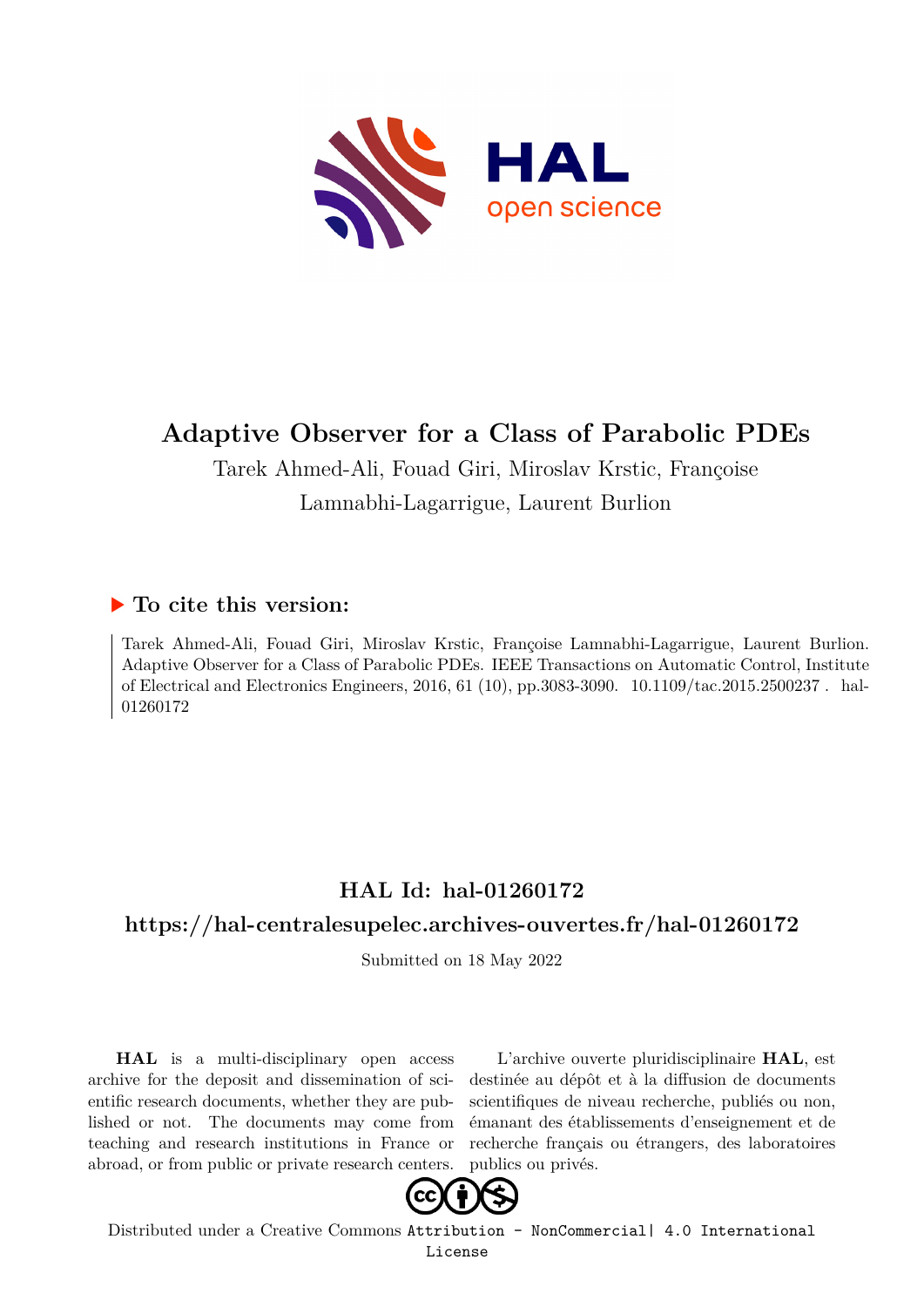## **Adaptive Observer for a Class of Parabolic PDEs**

T. Ahmed-Ali, F. Giri, M. Krstic, F. Lamnabhi-Lagarrigue, and L. Burlion

*Abstract***—The problem of state observation, based on spatiallysampled output measurements, is addressed for a class of infinite dimensional systems, modelled by a semi-linear heat equation augmented with a structured uncertain part involving a set of unknown parameters. An adaptive observer is designed that provides online estimates of the system (spatially distributed) state and unknown parameters based on sampled data (in space). Sufficient conditions for the observer to be exponentially convergent are established. These include an** *ad-hoc* **persistent excitation condition as well as a condition on how the observer gain must be selected in relation with the space sampling interval.**

*Index Terms***—Nonlinear system, observer design, PDE systems.**

#### I. INTRODUCTION

Adaptive state observers are resorted to deal with online state and parameter estimation. The first adaptive observers have been developed for finite-dimensional continuous-time linear systems and an extensive survey can be found in [1] and [2]. Then, research efforts have been devoted to designing nonlinear adaptive observers for (finite-dimensional) nonlinear systems, e.g., [3]–[7]. More recently, sampled-data (in time) observers have been developed for (finitedimensional) nonlinear systems where output measurements are only available at sampling instants, e.g., [8]–[10].

The problem of observer design for infinite dimensional systems (IDSs) has also been given a great deal of interest, especially since the eighties. Several observer design techniques have been developed including the infinite dimensional Luenberger observer for linear IDSs (e.g., [11], [12]), the boundary observer design of bilinear IDSs (e.g., [13]–[15], [22]), backstepping-based boundary observers for parabolic partial integro-differential IDSs [16], initial state recovery algorithms for various linear and nonlinear IDSs [17]–[19], sampled-data (in time and space) observer for semilinear diffusion IDSs [24].

In the last few years, much interest has been paid to simultaneous parameter and state estimation for IDSs, within various contexts. In [20], simultaneous state and parameter estimation has been introduced to deal with output-feedback adaptive control design for parabolic PDEs. In this context, the unknown parameters are tuned by gradienttype laws while the (spatially distributed) state is estimated using openloop filters. The convergence of the estimates to their true values is not established. But, this is not required for the achievement of control objectives. In [21], simultaneous state and parameter estimation has been performed to solve a parameter identification problem for reactionadvection type systems involving a single unknown parameter. Open-

T. Ahmed-Ali and F. Giri are with the GREYC [Lab, University of Cae](mailto: fouad.giri@unicaen.fr)n Normandie, ENSICAEN, 14032, Caen, France (e-mail: fouad.giri@unicaen.fr).

M. Krstic is with the University of California at San Diego, La Jolla, CA 92093, USA.

F. Lamnabhi-Lagarrigue is with the LSS-CNRS, SUPELEC, EECI, 91192 Gif-sur-Yvette, France.

L. Burlion is with ONERA, the French Aerospace Lab, 31055 Toulouse, France.

and closed-loop adaptive identifiers have been proposed where the unknown parameter is estimated using gradient-type estimators, while the (spatially distributed) state is estimated using open-loop filters. It is shown that the parameter estimate converges to its true values, by just using constant exciting inputs. In [22], simultaneous parameter and state estimation has been considered within the context of adaptive stabilization for a wave equation subject to a boundary harmonic disturbance linearly parameterized along a known set of functions. An adaptive observer estimating the system state and the (disturbance) unknown parameters is proposed and the estimation error system is shown to be asymptotically stable.

In this technical note, the problem of parameter and state estimation is addressed for IDSs that are described by a semilinear heat equation, based on sampled (in space) state measurements. The system includes a structured uncertain part, involving linearly a set of unknown parameters. Note that, in the absence of parameter uncertainty, the observer proposed in [24] applies to the present system. On the other hand, the class of systems considered here can be viewed as a generalization of the system considered in [21] as this involves a single unknown parameters. The corresponding observation problem is dealt with using an adaptive observer providing online estimates of the system (spatially distributed) state and unknown parameters. The observer design involves a backstepping state transformation, inspired from adaptive observers of nonlinear ODE systems [6], [26]. The observer state and parameter estimators are derived so that the transformed system coincides with an exponentially stable target system. The observer derivation entails an *ad-hoc* persistent excitation condition, under which all state and parameter estimation errors are guaranteed to be exponentially vanishing. A second sufficient condition is established showing that the observer gain depends on the space sampling period. The technical note is organized as follows: the observation problem statement, including the class of IDSs, is described in Section II; the adaptive observer design and analysis are dealt with in Section III; a conclusion and a reference list end the technical note.

#### II. OBSERVATION PROBLEM STATEMENT

The system under study is described by a parabolic type PDE of the form

$$
u_t(x,t) = u_{xx}(x,t) + \theta^T \phi(y(t),t), \quad 0 < x < 1, \ t > 0 \tag{1a}
$$

with the boundary condition

$$
u_x(0,t) = 0, t \ge 0
$$
 (1b)

and boundary input actuation:

$$
u(1,t) = U(t), \quad t \ge 0, \text{ (control input)} \tag{1c}
$$

where  $\phi : \mathbf{R}^p \times \mathbf{R} \to \mathbf{R}^n$  is a known  $C^1$  function;  $\theta \in \mathbf{R}^n$  is a fixed vector of unknown components but its dimension  $n$  is known. The quantity  $\theta^T \phi(y(t), t)$  might represent a possible structured modelling error. The system is observed via an output vector  $y(t) \in \mathbb{R}^p$ including all measurements acquired on the system at time  $t$ . Specifically, the spatial domain  $0 \le x \le 1$  is divided in p known subintervals  $[x_j, x_{j+1}]$ , with  $p \ge 1$  and  $x_0 = 0 \le x_j \le x_{j+1} \le x_p = 1$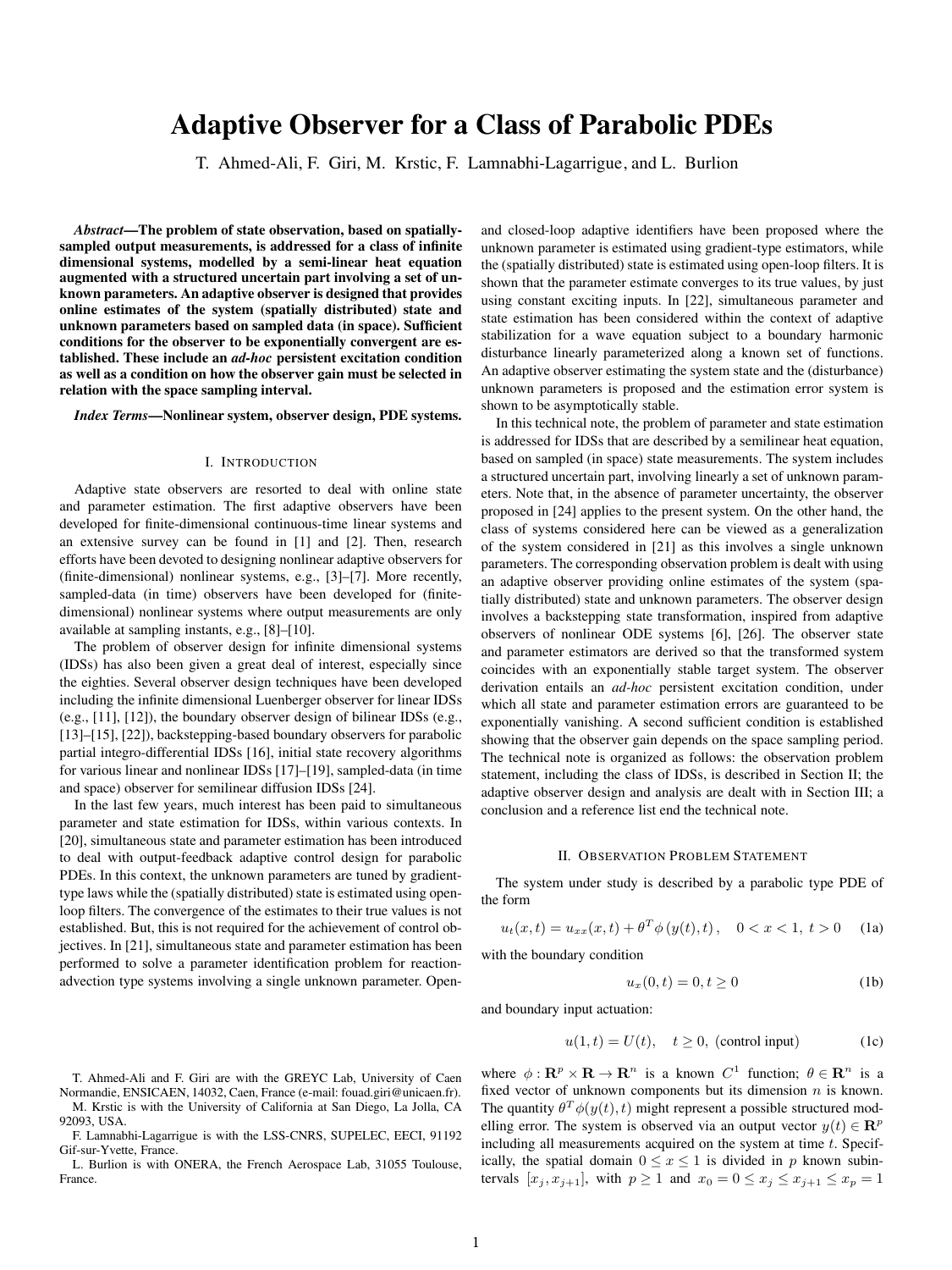$(j = 0 \cdots p-1)$ . A sensor is placed at the middle of each subinterval providing online state measurements at those positions

$$
y_j(t) = u(\overline{x}_j, t); \quad \overline{x}_j = \frac{x_j + x_{j+1}}{2} \quad (j = 0, \dots, p-1).
$$
 (2a)

Then, the system output vector  $y(t)$  is defined as follows:

$$
y(t) = [y_0(t), \dots, y_{p-1}(t)]^T.
$$
 (2b)

Note that the case of single sensor  $p = 1$ , or equivalently  $\Delta = 1$ , is not ruled out, where  $\Delta$  denotes the maximum space sampling interval, i.e.,

$$
\Delta = \max_{j=0,\dots,p-1} (x_{j+1} - x_j). \tag{2c}
$$

The goal is to generate accurate online estimates  $\hat{u}(x, t)$  and  $\theta$ , respectively of the system state  $u(x, t)$  (  $0 \le x \le 1$ ;  $t \ge 0$ ) and the parameter vector  $\theta$ , based on the output measurements  $y(t)$ . To achieve this objective, the following assumption is considered:

*Assumption 1:*  $u(x,t)$  is bounded and the function  $\phi(0,t)$  is uniformly bounded with respect to the argument  $t$ .  $\Box$ *Remark 1:*

a) Equation (1a) may capture several heat phenomena. For instance, the simpler case  $\theta \in \mathbf{R}$  boils down to the heat system (1) in [28] (with the sensor being placed at the boundary  $x =$ 0). In the general case  $\theta \in \mathbb{R}^n$ , (1a) may be viewed as an approximation of a parabolic type equation of the form

$$
u_t(x,t) = u_{xx}(x,t) + \theta^T \int_{0}^{1} \psi(u(x,t),t) \, dx.
$$

Then, the approximation of the integral term by the rectangle method leads to an equation similar to (1a).

b) The above boundedness assumption entails the existence of (not necessarily known) scalars  $-\infty < u_m < u_M < \infty$  and  $-\infty <$  $\phi_m < \phi_M < \infty$  such that,  $\forall x \in [0, 1], \forall y \in [u_m, u_M]^p, \forall t \ge 0$ 

$$
u_m \le u(x,t) \le u_M, \quad \phi_m \le ||\phi(y,t)|| \le \phi_M.
$$

This assumption will prove to be crucial for the varying gain matrix  $\lambda(x, t)$  of the observer (defined in the next section) to be bounded.

#### III. OBSERVER DESIGN AND ANALYSIS

#### *A. Observer Design*

The system model (1a)–(1c) suggests the following observer structure:

$$
\hat{u}_t(x,t) = \hat{u}_{xx}(x,t) + \phi^T(y(t),t)\,\hat{\theta}(t) - K(\hat{u}(\overline{x}_j,t) - y_j(t)) \n+ v(x,t), \quad x_j \le x < x_{j+1}, \ (j = 0, \ldots, p-1) \quad \text{(3a)}
$$

$$
\hat{u}_x(0,t) = 0\tag{3b}
$$

$$
\hat{u}(1,t) = U(t) \tag{3c}
$$

where  $\hat{\theta}(t)$  is a parameter vector estimate,  $v(x, t)$  is an additional correction term, and  $K \geq 0$  is the observer gain. Suitable choices of these quantities will be made based on the subsequent analysis. First, introduce the following errors:

$$
\widetilde{u}(x,t) = \hat{u}(x,t) - u(x,t)
$$
 (state estimation error) (4a)

$$
\widetilde{\theta}(t) = \hat{\theta}(t) - \theta
$$
 (parameter estimation error). (4b)

Subtracting (1a) to (3a), it follows using (1a) and (4a), (4b) that  $\tilde{u}(x, t)$  undergoes the following equation:

$$
\widetilde{u}_t(x,t) = \widetilde{u}_{xx}(x,t) + \phi^T \left( y(t), t \right) \widetilde{\theta}(t) - K \widetilde{u}(\overline{x}_j, t) + v(x, t),
$$
  

$$
x_j \le x < x_{j+1}, \ (j = 0, \dots, p-1) \quad \text{(5a)}
$$

with the following boundary conditions:

$$
\widetilde{u}_x(0,t) = \widetilde{u}(1,t) = 0 \text{ (using (1b-c) and (4b-c))}. \quad (5b)
$$

Now, introduce the backstepping transformation, inspired by [6]

$$
z(x,t) = \tilde{u}(x,t) - \lambda(x,t)\theta(t)
$$
 (6)

where  $\lambda(x, t) \in \mathbb{R}^{1 \times n}$  is an auxiliary vector function to be defined later. It is worth noting that, the above transformation has originally been introduced in [6] for finite dimensional systems described by nonlinear ODEs. It has proved in many places to be useful for the design of adaptive observers [7]–[10].

It follows from (6) that  $z(x, t)$  undergoes the following equation:

$$
z_t(x,t) = \widetilde{u}_{xx}(x,t) + \phi^T(y(t),t)\widetilde{\theta}(t) - K\widetilde{u}(\overline{x}_j,t) + v(x,t) - \lambda_t(x,t)\widetilde{\theta}(t) - \lambda(x,t)\widetilde{\theta}(t) \quad (7)
$$

for all  $t \ge 0$ ,  $x_j \le x < x_{j+1}$  and  $j = 0, ..., p - 1$ . Equation (7) suggests the following choice of  $v(x, t)$ :

$$
v(x,t) = \lambda(x,t)\tilde{\hat{\theta}}(t)
$$
 (8)

Doing so, (7) simplifies to

$$
z_t(x,t) = \widetilde{u}_{xx}(x,t) + \phi^T(y(t),t)\,\widetilde{\theta}(t) - K\widetilde{u}(\overline{x}_j,t) - \lambda_t(x,t)\widetilde{\theta}(t)
$$
\n(9)

for all  $t \ge 0$ ,  $x_j \le x < x_{j+1}$  and  $j = 0, ..., p - 1$ . In view of (6),  $z(x, t) + \lambda(x, t)\theta(t)$  can be substituted to  $\tilde{u}(x, t)$  on the right side of (9). Doing so, one gets

$$
z_t(x,t) = z_{xx}(x,t) + \lambda_{xx}(x,t)\tilde{\theta}(t) + \phi^T(y(t),t)\tilde{\theta}(t)
$$
  
\n
$$
- K\left(z(\overline{x}_j,t) + \lambda(\overline{x}_j,t)\tilde{\theta}(t)\right) - \lambda_t(x,t)\tilde{\theta}(t)
$$
  
\n
$$
= z_{xx}(x,t) - Kz(\overline{x}_j,t)
$$
  
\n
$$
+ \left(\lambda_{xx}(x,t) + \phi^T(y(t),t) - K\lambda(\overline{x}_j,t) - \lambda_t(x,t)\right)\tilde{\theta}(t)
$$
  
\n(10)

for all  $t \ge 0$ ,  $x_j \le x < x_{j+1}$  and  $j = 0, ..., p - 1$ . Equation (10) suggests the following trajectory for the auxiliary state vector  $\lambda(x, t)$ :

$$
\lambda_t(x,t) = \lambda_{xx}(x,t) - K\lambda(\overline{x}_j,t) + \phi^T(y(t),t) ;
$$
  

$$
t \ge 0, x_j \le x < x_{j+1}, j = 0,\dots, p-1
$$
 (11a)

with the following boundary and initial conditions:

$$
\lambda_x(0, t) = \lambda(1, t) = 0
$$
, and  $\lambda(x, 0) = 0$ . (11b)

Doing so, (10) boils down to

$$
z_t(x,t) = z_{xx}(x,t) - Kz(\overline{x}_j,t); t \ge 0, x_j \le x < x_{j+1}, (j=0,\ldots,p-1).
$$
\n(12a)

In view of (11b) and (5b), one gets from (6) the following boundary conditions:

$$
z_x(0,t) = z(1,t) = 0
$$
 (12b)

Owing to the unknown parameter vector, the following adaptive law is used:

$$
\hat{\theta}(t) = -R(t)\Lambda^T(t)\tilde{y}(t) \text{ and } \hat{\theta}(t) \in \mathbf{R}^n
$$
\n(13a)

$$
\dot{R}(t) = R(t) - R(t)\Lambda^T(t)\Lambda(t)R(t) \text{ with } R(t) \in \mathbf{R}^{n \times n} \qquad (13b)
$$
\n
$$
\begin{bmatrix}\n\lambda(\overline{x}_0, t) \\
1\n\end{bmatrix}
$$

$$
\Lambda(t) = \begin{vmatrix} \vdots \\ \vdots \\ \lambda(\overline{x}_{p-1}, t) \end{vmatrix} \in \mathbf{R}^{p \times n}
$$
\n(13c)

$$
\widetilde{y}(t) = [\hat{u}(\overline{x}_0, t) - y_0(t), \dots, \hat{u}(\overline{x}_{p-1}, t) - y_{p-1}(t)]^T
$$
 (13d)

˙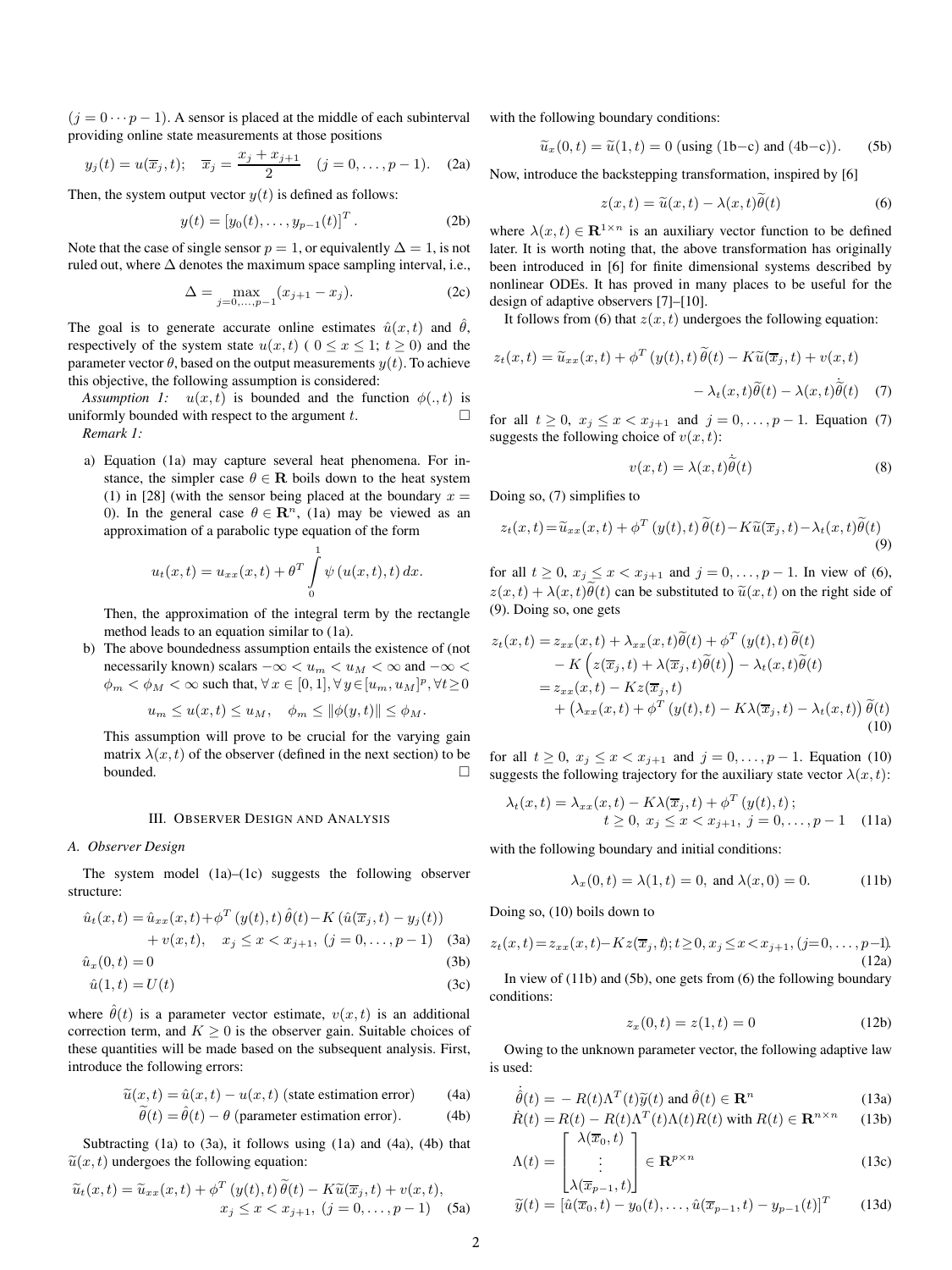where the initial conditions  $\hat{\theta}(0) = \theta_0$  and  $R(0) = R_0$  are arbitrarily chosen but  $R_0 = R_0^T > 0$ . The structure of the parameter adaptive law (13a)–(13d) is similar to that used in (finite-dimensional) system observers, e.g., [5]–[7]. The main difference is that the adaptive gain  $\Lambda(t)$  is presently generated by a PDE equation [namely, (11a), (11b)], while such a gain was generated by an ODE equation in the case of finite-dimension system observers. Except for this difference, the adaptive law (13a), (13b) is expected to perform as in the finitedimensional case. In particular, the matrix  $R(t)$  [generated by (13b)] will be required to stay all the time symmetric and positive definite. The observer thus designed is constituted of (3a)–(3c), (11a), (11b) and (13a)–(13c). For convenience, these equations are rewritten together as follows:

$$
\hat{u}_t(x,t) = \hat{u}_{xx}(x,t) + \phi^T \left( y(t),t \right) \hat{\theta}(t) - K \left( \hat{u}(\overline{x}_j, t) - y_j(t) \right)
$$

$$
+ \lambda(x,t) \dot{\hat{\theta}}(t), \quad \text{for } x_j \le x < x_{j+1}
$$

$$
(j = 0, \dots, p-1) \tag{14a}
$$

$$
\hat{u}_x(0,t) = 0, \quad \hat{u}(1,t) = U(t) \tag{14b}
$$

$$
\lambda_t(x,t) = \lambda_{xx}(x,t) - K\lambda(\overline{x}_j,t) + \phi^T(y(t),t) ;
$$
  

$$
t \ge 0, x_j \le x < x_{j+1}, j = 0, \dots, p-1
$$
 (14c)

$$
\lambda_x(0, t) = \lambda(1, t) = 0, \quad \lambda(x, 0) = 0 \text{ (by definition)} \tag{4d}
$$

$$
\dot{\hat{\theta}}(t) = -R(t)\Lambda^T(t)\tilde{y}(t)
$$
\n(14e)

$$
\dot{R}(t) = R(t) - R(t)\Lambda^T(t)\Lambda(t)R(t).
$$
\n(14f)

#### *B. Observer Analysis*

The observer analysis amounts to analyzing the stability of the following error system:

$$
z_t(x,t) = z_{xx}(x,t) - Kz(\overline{x}_j, t);
$$
  
for all  $t \ge 0$  and  $x_j \le x < x_{j+1}$   $(j = 0, \ldots, p-1)$  (15a)

$$
\dot{\tilde{\theta}}(t) = -R(t)\Lambda^T(t) \left( Z(t) + \Lambda(t)\tilde{\theta}(t) \right) \text{with } \tilde{\theta} = \hat{\theta} - \theta \quad (15b)
$$

$$
Z(t) = [z(\overline{x}_0, t), \dots, z(\overline{x}_{p-1}, t)]^T \in \mathbf{R}^p
$$
 (15c)

$$
z_x(0,t) = z(1,t) = 0 \tag{15d}
$$

where (15a) and (15c) are, respectively, copies of (12a) and (14c), while (15b) is obtained from (14e) replacing there  $\tilde{y}(t)$  by  $Z(t)$  +  $\Lambda(t)\dot{\theta}(t)$ , due to (2a), (2b), (6), and (15d). The error equations (15a), (15b) are completed by the  $\lambda$ -equation (11a) and the associated boundary and initial conditions (11b).

It is worth noting that the solution ( $z = 0, \lambda = 0, \tilde{\theta} = 0$ ) is an equilibrium of the system (15a), (15b). Indeed, it is readily checked that, if  $(z(x, t_0) = 0, \lambda(x, t_0) = 0, \dot{\theta}(t_0) = 0)$ , for all  $0 < x < 1$  and some  $t_0 \geq 0$ , then one has  $(z(x, t) = 0, \lambda(x, t) = 0, \tilde{\theta}(t) = 0)$ , for all  $t \geq t_0$ .

For space limitation, the well posedness of the problem at hand is concisely discussed in the following remark.

*Remark 2:*

a) It is readily checked that, the system of (1a), (15a), and (14c) are simpler forms of equation (21) in [24]. Following mutatis mutandis the well-posedness analysis developed there, one concludes that a strong solution  $(u(x,t), z(x,t), \lambda(x,t))$  exists in the Hilbert space

$$
H_{\frac{1}{2}} = D\left((-A)^{\frac{1}{2}}\right) = \{w \in H^1(0,1) : w_x(0) = w(1) = 0\}
$$

where  $A = \frac{\partial^2}{\partial x^2}$ ,  $(-A)^{1/2}$  the square root of  $(-A)$ , and  $H^1(0, 1)$  is the Sobolev space of absolutely continuous scalar functions  $w : [0, 1] \to \mathbf{R}$  or  $\mathbf{R}^n$  with  $dw/dx \in L_2[0, 1]$ . Then, the existence and uniqueness of  $R(t)$  and  $\theta(t)$  is immediately obtained from (14f) and (15b), applying the usual existence theorem of ODEs. Then, the existence and uniqueness of  $\tilde{u}(x, t) =$  $z(x, t) + \lambda(x, t)\theta(t)$  follows from (6). This also implies the existence of  $\hat{u}(x, t) = \tilde{u}(x, t) + u(x, t)$ .

b) Also, the following Wirtinger's inequalities will be repeatedly used in the forthcoming analysis [25]

$$
\int_{a}^{b} w^{2}(x,t)dx \le \frac{4(b-a)^{2}}{\pi^{2}} \int_{a}^{b} w_{x}^{2}(x,t)dx
$$
\n(16a)

$$
\max_{a \le x \le b} w^2(x, t) \le \int_a^b w_x^2(x, t) dx \tag{16b}
$$

whatever the function  $w \in H^1(a, b)$  such that  $w(a) = 0$  or  $w(b)=0.$ 

The next result is on the boundedness of the auxiliary vector  $\lambda(x, t)$ . *Proposition 1:* The auxiliary state vector  $\lambda(x, t)$ , generated by (14c)–(14d), is uniformly bounded, provided that the gain observer K in (14a) and the space sampling interval  $\Delta$  satisfy the condition:  $0 \leq K\Delta^2 < 4\pi^2$ . -

*Proof:* See Appendix A.

Using Proposition 1, it is readily follows from (13c) that:

$$
\|\Lambda(t)\| \le \Lambda_m \text{ with } \Lambda_m = \lambda_m \sqrt{p} \text{ and } \lambda_m = \sup_{0 \le x \le 1, t \ge 0} \|\lambda(x, t)\|.
$$
\n(17)

To ensure the exponential stability of the system (15a)–(15d), it is required that the time-varying matrix  $R(t)$  [solution of (14f)] exists and is symmetric positive definite. Now, it is shown in many places (e.g., [6], [7]) that  $R(t)$  enjoys the required properties if the following persistent excitation (PE) condition holds:

$$
\exists \delta, \varepsilon_0, \varepsilon_1 > 0, \ \forall \, t > 0 : \varepsilon_0 I_{(m+p)\times(m+p)} \tag{18}
$$
\n
$$
\langle \int\limits_t^{t+\delta} \Lambda^T(s)\Lambda(s)ds < \varepsilon_1 I_{(m+p)\times(m+p)}. \tag{18}
$$

Similar PE conditions are needed in system identification and adaptive observation. Note that, the right inequality simply means that  $\Lambda(s)$  is bounded which actually is the case due to (17). The left inequality means that the column vectors of  $\Lambda(s)$  span the vector space  $\mathbb{R}^{n+p}$ on any finite time interval  $[t, t + \delta]$ , for all t. Under condition (18), it turns out that the inverse  $R^{-1}$  is also bounded and symmetric positive definite, i.e., there are positive scalars  $(r, \overline{r})$ , such that

$$
rI_{(m+p)\times(m+p)} \leq R^{-1}(t) = (R^{-1}(t))^T \leq \overline{r}I_{(m+p)\times(m+p)}, \forall t \geq 0.
$$
\n(19)

In the sequel, condition (18) is supposed to be true, so that one can make use of (19). Then, one has the following main result:

*Theorem 1:* Let the adaptive observer described by  $(4a)–(4c)$ ,  $(9)$ , (12a), (12b), and (14a), (14b) be applied to the system (1a), (1b), (2a), (2b) subject to Assumption 1 and the PE assumption (18). Let the observer gain K and the space sampling interval  $\Delta$  be selected such that  $K\Delta < 2\pi^2$ . Then, the estimation errors  $\theta(t)$  and the quantity  $\max_{0 \le x \le 1} |\tilde{u}(x, t)|$  are globally exponentially vanishing.

*Proof:* Consider the following Lyapunov function candidate:

$$
V(z,\tilde{\theta}) = V_0(\tilde{\theta}) + \frac{\mu_0}{2} \int_0^1 z^2(x,t)dx + \frac{1}{2} \int_0^1 z_x^2(x,t)dx \qquad (20a)
$$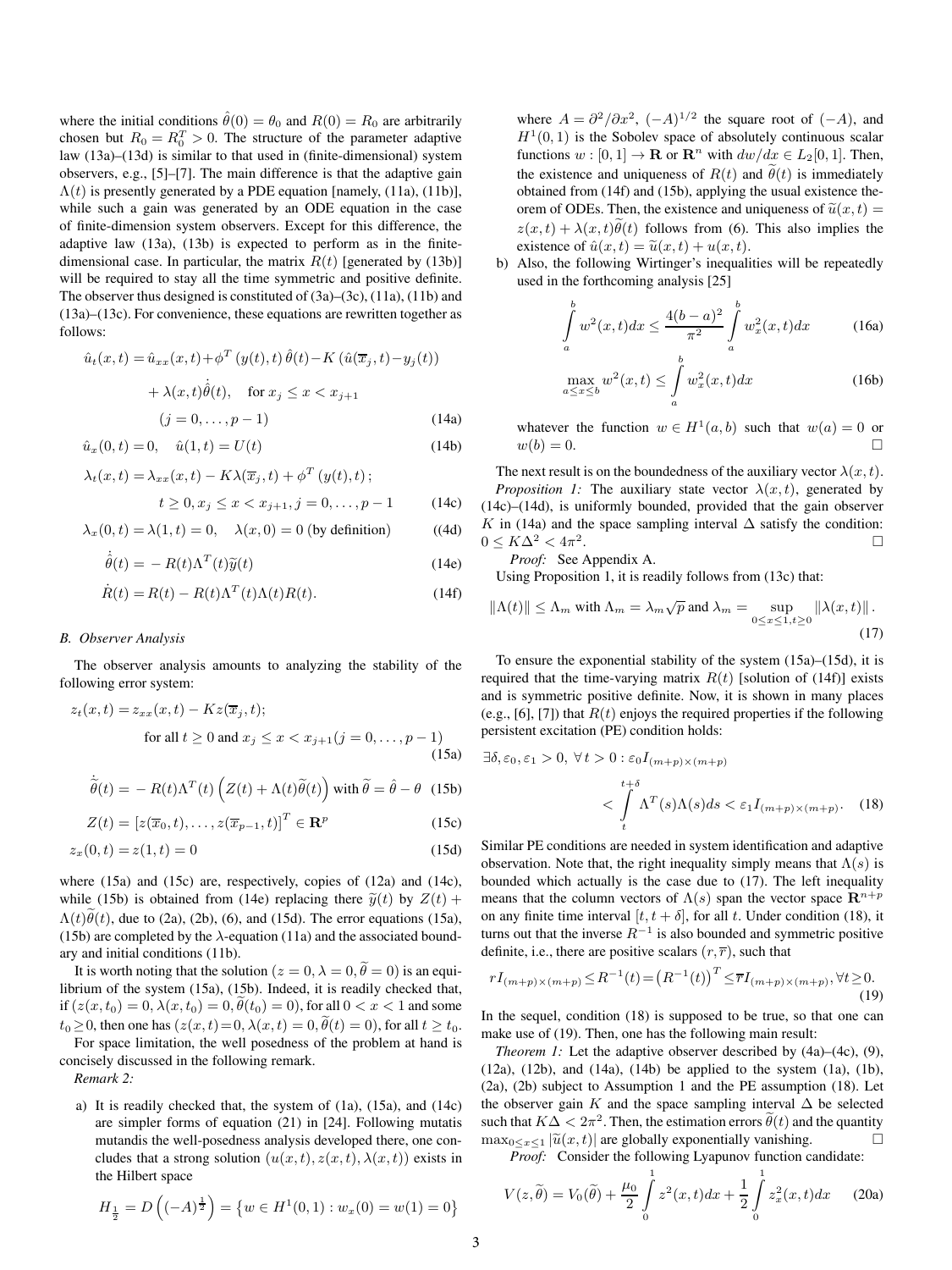with  $V_0(\theta) = \theta^T R^{-1} \theta$  and  $\mu_0$  any positive scalar such that

$$
\mu_0 > p \left( 1 - \frac{K\Delta}{2\pi^2} \right)^{-1} . \tag{20b}
$$

Note that  $\mu_0$  exists because  $K\Delta < 2\pi^2$  by assumption (Theorem 1). From (20a), one gets the following time-derivative:

$$
\dot{V}(z,\tilde{\theta}) = \dot{V}_0(\tilde{\theta}) + \mu_0 \int_0^1 z(x,t)z_t(x,t)dx + \int_0^1 z_x z_{xt}(x,t)dx.
$$
 (21)

Using (15b) and (14f), one immediately gets

$$
\dot{V}_0(\tilde{\theta}) = \tilde{\theta}^T(t)\dot{R}^{-1}(t)\tilde{\theta}(t) + 2\tilde{\theta}^T(t)R^{-1}(t)\dot{\tilde{\theta}}(t)
$$
\n
$$
= \tilde{\theta}^T(t) \left( -R^{-1} + \Lambda^T(t)\Lambda(t) \right) \tilde{\theta}(t)
$$
\n
$$
- 2\tilde{\theta}^T(t) \left( \Lambda^T(t)\Lambda(t)\tilde{\theta}(t) + \Lambda^T(t)Z(t) \right)
$$
\n
$$
\leq -\tilde{\theta}^T(t)R^{-1}(t)\tilde{\theta}(t) + ||Z(t)||^2 \text{ (using Young's inequality)}
$$
\n
$$
\leq -\tilde{\theta}^T R^{-1}\tilde{\theta} + p \max_{0 \leq x \leq 1} |z(x, t)|^2 \text{ (using (15c))}
$$
\n
$$
\leq -V_0(\tilde{\theta}) + p \int_0^1 z_x^2(x, t) dx \qquad (22)
$$

using Wirtinger's inequality (16b). On the other hand, using (15a), the third term on the right side of (21) develops as follows:

$$
\int_{0}^{1} z(x,t)z_{t}(x,t)dx = \sum_{j=0}^{p-1} \int_{x_{j}}^{x_{j+1}} z(x,t) (z_{xx}(x,t) - Kz(\overline{x}_{j},t)) dx
$$
\n
$$
= \sum_{j=0}^{p-1} \int_{x_{j}}^{x_{j+1}} z(x,t)z_{xx}(x,t)dx - \sum_{j=0}^{p-1} \int_{x_{j}}^{x_{j+1}} Kz(\overline{x}_{j},t)z(x,t)dx
$$
\n
$$
= \int_{0}^{1} z(x,t)z_{xx}(x,t)dx - \sum_{j=0}^{p-1} \int_{x_{j}}^{x_{j+1}} K(z(\overline{x}_{j},t) - z(x,t)) z(x,t)dx
$$
\n
$$
- \sum_{j=0}^{p-1} \int_{x_{j}}^{x_{j+1}} Kz^{2}(x,t)dx
$$
\n
$$
= - \int_{0}^{1} z_{x}^{2}(x,t)dx - K \left( \sum_{j=0}^{p-1} \int_{x_{j}}^{x_{j+1}} (z(\overline{x}_{j},t) - z(x,t)) z(x,t)dx - \int_{0}^{1} z^{2}(x,t)dx \right)
$$
\n(23)

where the last equality is obtained using an integration by parts. By Young's inequality, one has

$$
-\sum_{j=0}^{p-1} \int_{x_j}^{x_{j+1}} K\left(z(\overline{x}_j, t) - z(x, t)\right) z(x, t) dx \le \frac{K\xi}{2} \int_0^1 z^2(x, t) dx + \frac{1}{2\xi} \sum_{j=0}^{p-1} \int_{x_j}^{x_{j+1}} K\left(z(\overline{x}_j, t) - z(x, t)\right)^2 dx \quad (24)
$$

whatever  $\xi > 0$ . Also, the application of (16a) gives

$$
\frac{K}{2\xi} \sum_{j=0}^{p-1} \int_{x_j}^{x_{j+1}} (z(\overline{x}_j, t) - z(x, t))^2 dx = \frac{K}{2\xi} \sum_{j=0}^{p-1} \int_{x_j}^{\overline{x}_j} (z(\overline{x}_j, t) - z(x, t))^2 dx \n+ \frac{K}{2\xi} \sum_{j=0}^{p-1} \int_{\overline{x}_j}^{x_{j+1}} (z(\overline{x}_j, t) - z(x, t))^2 dx \le \frac{K\Delta^2}{2\xi\pi^2} \int_{0}^{1} z_x^2(x, t) dx.
$$

This together with (23) and (24) yields

$$
\int_{0}^{1} z(x,t)z_{t}(x,t)dx
$$
\n
$$
\leq -\int_{0}^{1} z_{x}^{2}(x,t)dx + \frac{K\xi}{2} \int_{0}^{1} z^{2}(x,t)dx + \frac{K\Delta^{2}}{2\xi\pi^{2}} \int_{0}^{1} z_{x}^{2}(x,t)dx - K \int_{0}^{1} z^{2}(x,t)dx
$$
\n
$$
\leq -\left(1 - \frac{K\Delta^{2}}{2\xi\pi^{2}}\right) \int_{0}^{1} z_{x}^{2}(x,t)dx - K\left(1 - \frac{\xi}{2}\right) \int_{0}^{1} z^{2}(x,t)dx.
$$
\n(25)

Using (22) and (25), one gets

$$
\tilde{\theta}^{T}(t)\dot{R}^{-1}(t)\tilde{\theta}(t) + 2\tilde{\theta}^{T}(t)R^{-1}(t)\dot{\tilde{\theta}}(t) + \mu_{0} \int_{0}^{1} z(x,t)z_{t}(x,t)dx
$$
\n
$$
\leq -\tilde{\theta}^{T}R^{-1}\tilde{\theta} + p \int_{0}^{1} z_{x}^{2}(x,t)dx
$$
\n
$$
-\mu_{0} \left( \left(1 - \frac{K\Delta^{2}}{2\xi\pi^{2}}\right) \int_{0}^{1} z_{x}^{2}(x,t)dx + K\left(1 - \frac{\xi}{2}\right) \int_{0}^{1} z^{2}(x,t)dx \right)
$$
\n
$$
\leq -\tilde{\theta}^{T}R^{-1}\tilde{\theta} - \mu_{0} \left(1 - \frac{K\Delta^{2}}{2\xi\pi^{2}} - \frac{p}{\mu_{0}}\right) \int_{0}^{1} z_{x}^{2}(x,t)dx
$$
\n
$$
-K\mu_{0} \left(1 - \frac{\xi}{2}\right) \int_{0}^{1} z^{2}(x,t)dx. \tag{26}
$$

Focusing on the last term on the right side of (21), one has

$$
\int_{0}^{1} z_x(x,t) z_{xt}(x,t) dx = \int_{0}^{1} z_x(x,t) z_{tx}(x,t) dx \qquad (27)
$$

using a similar argument as Remark A1 in Appendix A of [27]. Then, one has, using successively an integration by part, (12a) and the boundary conditions  $z_x(0, t) = z(1, t) = 0$ 

$$
\int_{0}^{1} z_{x}(x,t) z_{xt}(x,t) dx = -\int_{0}^{1} z_{xx}(x,t) z_{t}(x,t) dx
$$
\n
$$
= -\int_{0}^{1} z_{xx}^{2}(x,t) dx + \sum_{j=1}^{p-1} \int_{x_{j}}^{x_{j+1}} K z_{xx}(x,t) z(\overline{x}_{j},t) dx
$$
\n
$$
= -\int_{0}^{1} z_{xx}^{2}(x,t) dx + \sum_{j=1}^{p-1} \int_{x_{j}}^{x_{j+1}} K z_{xx}(x,t) z(x,t) dx
$$
\n
$$
+ \sum_{j=1}^{p-1} \int_{x_{j}}^{x_{j+1}} K z_{xx}(x,t) (z(\overline{x}_{j},t) - z(x,t)) dx
$$
\n
$$
\leq -\int_{0}^{1} z_{xx}^{2}(x,t) dx + \int_{0}^{1} K z_{xx}(x,t) z(x,t) dx
$$
\n
$$
+ \sum_{j=1}^{p-1} \int_{x_{j}}^{x_{j+1}} \left( K \frac{\eta}{2} z_{xx}^{2}(x,t) + K \frac{1}{2\eta} (z(\overline{x}_{j},t) - z(x,t))^{2} \right) dx
$$
\n(28)

-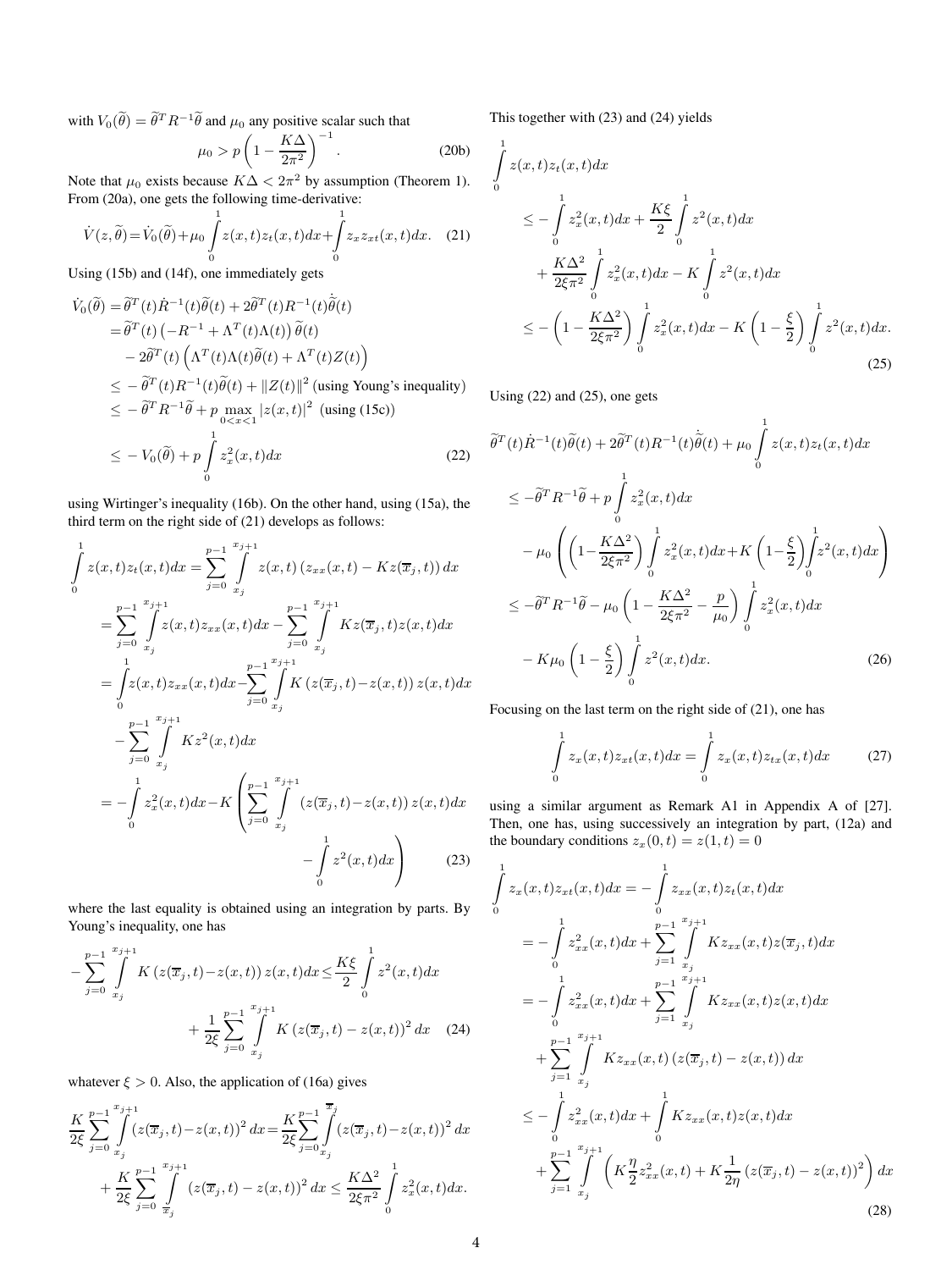where Young's inequality has been used in the last inequality and  $\eta$ 0 is arbitrary. Integrating by part the second integral on the right side of (28), this yields

$$
\int_{0}^{1} z_{x}(x,t)z_{xt}(x,t)dx
$$
\n
$$
\leq -\int_{0}^{1} z_{xx}^{2}(x,t)dx + K(z_{x}(1,t)z(1,t) - z_{x}(0,t)z(0,t))
$$
\n
$$
-K \int_{0}^{1} z_{x}^{2}(x,t)dx + \frac{K\eta}{2} \int_{0}^{1} z_{xx}^{2}(x,t)dx
$$
\n
$$
+ \frac{K}{2\eta} \sum_{j=1}^{p-1} \int_{x_{j}}^{x_{j+1}} (z(\overline{x}_{j},t) - z(x,t))^{2} dx
$$
\n
$$
\leq \left(\frac{K\eta}{2} - 1\right) \int_{0}^{1} z_{xx}^{2}(x,t)dx - K \int_{0}^{1} z_{x}^{2}(x,t)dx
$$
\n
$$
+ \frac{K}{2\eta} \sum_{j=1}^{p-1} \int_{x_{j}}^{x_{j}} (z(\overline{x}_{j},t) - z(x,t))^{2} dx
$$
\n
$$
+ \frac{K}{2\eta} \sum_{j=1}^{p-1} \int_{\overline{x}_{j}}^{x_{j+1}} (z(\overline{x}_{j},t) - z(x,t))^{2} dx
$$
\n(29)

where the conditions  $z_x(0, t) = z(1, t) = 0$  have again been used. Applying (16a) to the last two terms on the right side of (29), one gets

$$
\int_{0}^{1} z_{x}(x, t) z_{xt}(x, t) dx
$$
\n
$$
\leq -\left(1 - \frac{K\eta}{2}\right) \int_{0}^{1} z_{xx}^{2}(x, t) dx - K \int_{0}^{1} z_{x}^{2}(x, t) dx
$$
\n
$$
+ \frac{\Delta^{2}}{2\eta \pi^{2}} \int_{0}^{1} z_{x}^{2}(x, t) dx
$$
\n
$$
\leq -\left(1 - \frac{K\eta}{2}\right) \int_{0}^{1} z_{xx}^{2}(x, t) dx
$$
\n
$$
- K \left(1 - \frac{\Delta^{2}}{2\eta \pi^{2}}\right) \int_{0}^{1} z_{x}^{2}(x, t) dx. \tag{30}
$$

Let the free parameters  $\eta$  in (30) and  $\xi$  in (26) be such that:

$$
\xi = \Delta \quad \text{and} \quad \eta = \frac{\Delta}{\pi^2}.
$$
 (31)

This ensures that

$$
1 - \frac{\Delta^2}{2\eta \pi^2} = 1 - \frac{\Delta}{2} > 0 \quad \text{and} \quad 1 - \frac{\xi}{2} = 1 - \frac{\Delta}{2} > 0 \tag{32}
$$

because  $0 < \Delta \le 1$ . Then, the first term on the right side of (30) entails the following condition on K:

$$
\frac{K\eta}{2} < 1 \text{ or, equivalently, } K\Delta < 2\pi^2 \tag{33}
$$

which is nothing else than the condition in Theorem 1. Combining (21), (26), and (30) gives, using (31)–(33)

$$
\dot{V} \leq -\tilde{\theta}^T R^{-1} \tilde{\theta} - K\mu_0 \left(1 - \frac{\Delta}{2}\right) \int_0^1 z^2(x, t) dx
$$

$$
-\mu_0 \left(1 - \frac{K\Delta}{2\pi^2} - \frac{p}{\mu_0}\right) \int_0^1 z_x^2(x, t) dx
$$

$$
-K\left(1 - \frac{\Delta}{2}\right) \int_0^1 z_x^2(x, t) dx. \tag{34}
$$

Note that by (20b), one has

$$
1 - \frac{K\Delta}{2\pi^2} - \frac{p}{\mu_0} > 0.
$$
 (35)

Then, (34) yields

$$
\dot{V} \leq -V_0(\tilde{\theta}) - \mu_0 \left( K \left( 1 - \frac{\Delta}{2} \right) + \frac{\pi^2}{8} \left( 1 - \frac{K\Delta}{2\pi^2} - \frac{p}{\mu_0} \right) \right)
$$
\n
$$
\times \int_0^1 z^2(x, t) dx
$$
\n
$$
- \left( K \left( 1 - \frac{\Delta}{2} \right) + \frac{\mu_0}{2} \left( 1 - \frac{K\Delta}{2\pi^2} - \frac{p}{\mu_0} \right) \right)
$$
\n
$$
\times \int_0^1 z_x^2(x, t) dx
$$
\n
$$
\leq -V_0(\tilde{\theta}) - \sigma_0 \frac{\mu_0}{2} \int_0^1 z^2(x, t) dx - \frac{\sigma_1}{2} \int_0^1 z_x^2(x, t) dx \qquad (36)
$$
\n
$$
\leq -\sigma V(z, \tilde{\theta}) \qquad (37)
$$

with  $\sigma = \min(1, \sigma_0, \sigma_1)$ , where

$$
\sigma_0 = 2K\left(1 - \frac{\Delta}{2}\right) + \frac{\pi^2}{4}\left(1 - \frac{K\Delta}{2\pi^2} - \frac{p}{\mu_0}\right) > 0 \quad (38)
$$
  

$$
\sigma_1 = K\left(1 - \frac{\Delta}{2}\right) + \frac{\mu_0}{2}\left(1 - \frac{K\Delta}{2\pi^2} - \frac{p}{\mu_0}\right) > 0. \quad (39)
$$

Clearly, inequality (37) implies that  $V$  is exponentially vanishing (as  $t \to \infty$ ) and from (20a) so are  $\tilde{\theta}$ ,  $\int_0^1 z^2(x,t)dx$  and  $\int_0^1 z_x^2(x,t)dx$ . Then, using Wirtinger's inequality (16b), one has

$$
\max_{0 \le x \le 1} z^2(x, t) \le \int_0^1 z_x^2(x, t) dx.
$$
 (40)

 $\blacksquare$ 

This holds because  $z(1, t) = 0$  (due to (15d)). Then, in turn  $\max_{0 \le x \le 1} |z(x, t)|$  is also exponentially vanishing. On the other hand, one has from (6) that  $\tilde{u}(x, t) = z(x, t) + \lambda(x, t)\tilde{\theta}(t)$ . As  $\lambda(x, t)$ is bounded (by Proposition 1), it follows that  $\max_{0 \le x \le 1} |\widetilde{u}(x, t)|$  is also exponentially vanishing. This completes the proof of Theorem 1.

#### *Remark 3:*

- a) As  $0 < \Delta \leq 1$ , the condition  $K\Delta/2\pi^2 < 1$ , introduced in Theorem 1, is more restrictive than the condition  $K\Delta^2/4\pi^2 < 1$ required in Proposition 1. Therefore, only the former is retained. Under that condition, the gain  $K \geq 0$  can be arbitrarily chosen, but the spatial sampling interval  $\Delta$  must be selected accordingly. The larger  $K$ , the smaller  $\Delta$ .
- b) Using (35), it follows from (38), (39) that  $\sigma_0$  and  $\sigma_1$  are increasing functions of the gain  $K$ . Then, it follows from  $(36)$ that the convergence rate of  $\int_0^1 z^2(x,t)dx$  and  $\int_0^1 z^2(x,t)dx$ can be made arbitrarily high by letting  $K$  be sufficiently large.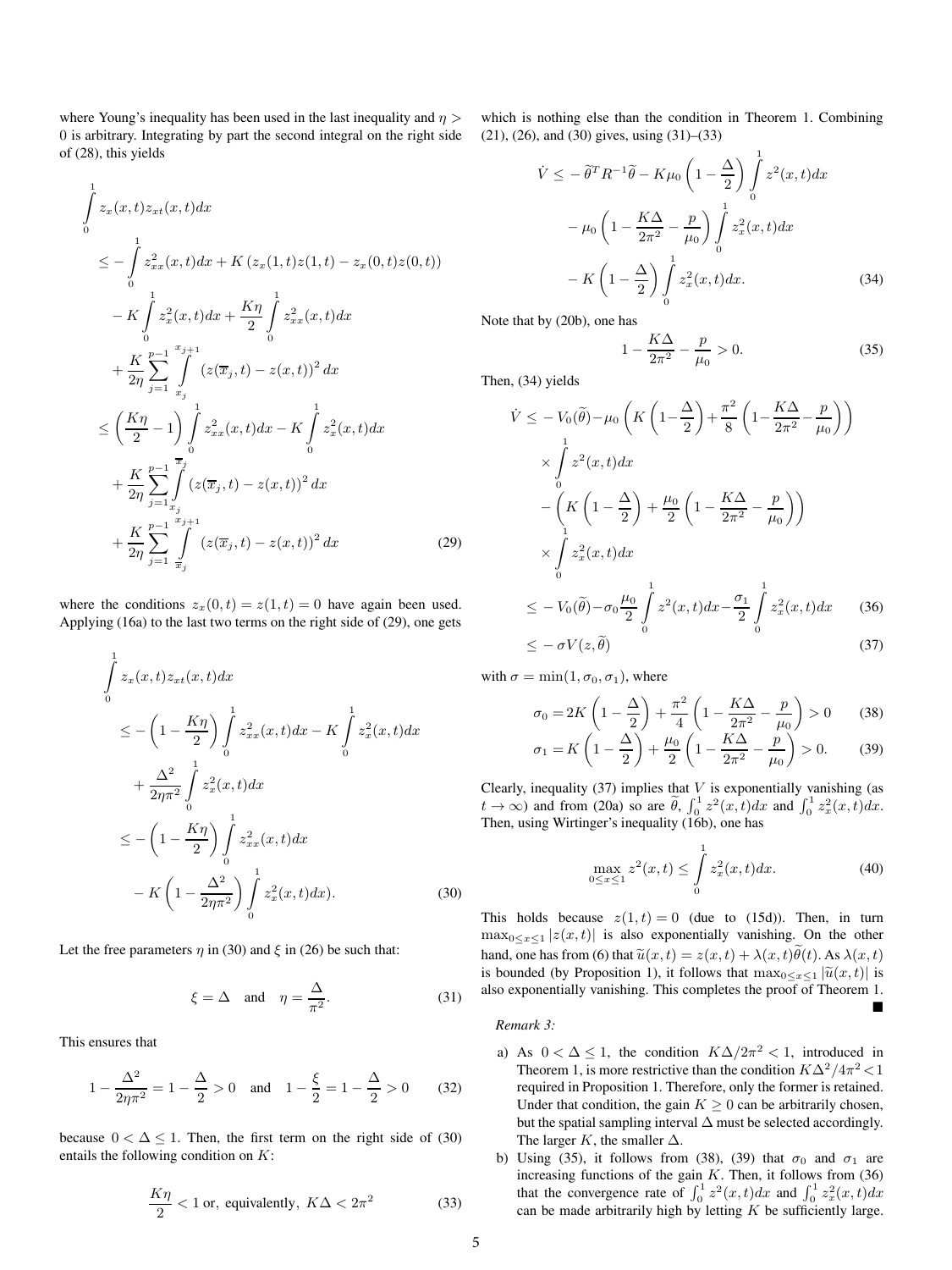Then, it follows from (22) that the convergence rate of  $V_0(\theta)$  can be made arbitrarily close to that of  $V_0(\theta(0))e^{-t}$  by letting  $K$  be sufficiently large. Consequently, it follows from  $(6)$ and (40) that, the convergence rate of  $\max_{0 \le x \le 1} |\tilde{u}(x, t)|$  is also made higher with larger values of  $K$ . On the other hand, it has been pointed out in Part a that, large values of  $K$  entail small values of the sampling interval  $\Delta$  or, equivalently, large number  $p$  of required sensors.  $\Box$ 

#### IV. CONCLUSION

We have addressed the problem of estimating the state and parameters of the class of IDSs described by the model (1a)–(1c), (2a), (2b). The latter is basically a parabolic PDE augmented by the structured quantity  $\theta^T \phi(y(t), t)$ . The adaptive observer (14a)–(14f) is designed and shown to enjoy exponential convergence, under the persistent excitation property (18) and the condition (20b). The latter shows that the observer gain  $K$  must be selected taking into account the space sampling interval  $\Delta$ . The smaller  $\Delta$  the larger may be the gain K.

### APPENDIX A PROOF OF PROPOSITION 1

Consider the Lyapunov functional candidate:

$$
W(t) = \frac{1}{2} \int_{0}^{1} \lambda(x, t) \lambda^{T}(x, t) dx + \frac{1}{2} \int_{0}^{1} \lambda_{x}(x, t) \lambda_{x}^{T}(x, t) dx \quad (A1)
$$

Using (14c), it follows from (A1):

 $\overline{1}$ 

$$
\dot{W}(t) = \int_{0}^{1} \lambda_t(x, t) \lambda^T(x, t) dx + \int_{0}^{1} \lambda_x(x, t) \lambda^T_{xt}(x, t) dx.
$$
 (A2)

Following the same approach as in the proof of Theorem 1, the two terms on the right side of (A2) will be successively upper bounded. The first term develops as follows:

$$
\int_{0}^{1} \lambda_{t}(x,t)\lambda^{T}(x,t)dx
$$
\n
$$
= \int_{0}^{1} \lambda_{xx}(x,t)\lambda^{T}(x,t)dx - \sum_{j=0}^{p-1} \int_{x_{j}}^{x_{j+1}} K\lambda(\overline{x}_{j},t)\lambda^{T}(x,t)dx
$$
\n
$$
+ \int_{0}^{1} \phi^{T}(y(t),t)\lambda^{T}(x,t)dx
$$
\n
$$
= -\int_{0}^{1} ||\lambda_{x}(x,t)||^{2} dx - \sum_{j=0}^{p-1} \int_{x_{j}}^{x_{j+1}} K\lambda(\overline{x}_{j},t)\lambda^{T}(x,t)dx
$$
\n
$$
+ \int_{0}^{1} \lambda(x,t)\phi(y(t),t) dx
$$
\n
$$
= -\int_{0}^{1} ||\lambda_{x}(x,t)||^{2} dx
$$
\n
$$
- \sum_{j=0}^{p-1} \int_{x_{j}}^{x_{j+1}} K(\lambda(\overline{x}_{j},t) - \lambda(x,t))\lambda^{T}(x,t)dx
$$
\n
$$
+ \int_{0}^{1} \lambda(x,t)\phi(y(t),t) dx - \int_{0}^{1} K ||\lambda(x,t)||^{2} dx \qquad (A3)
$$

where the penultimate last equality is obtained using an integration by parts of the first term on the right side and the boundary conditions in (14d). Using Young inequality, one has

$$
\int_{0}^{1} \lambda(x,t)\phi(y(t),t) dx
$$
\n
$$
\leq \frac{\|\phi(y(t),t)\|^{2}}{2\zeta} + \frac{\zeta}{2} \int_{0}^{1} \|\lambda(x,t)\|^{2} dx \qquad (A4)
$$
\n
$$
- \sum_{j=0}^{p-1} \int_{x_{j}}^{x_{j+1}} K\left(\lambda(\overline{x}_{j},t) - \lambda(x,t)\right) \lambda^{T}(x,t) dx
$$
\n
$$
\leq \frac{1}{2\omega} \sum_{j=0}^{p-1} \int_{x_{j}}^{x_{j+1}} K \|\lambda(\overline{x}_{j},t) - \lambda(x,t)\|^{2} dx
$$
\n
$$
+ \frac{K\omega}{2} \int_{0}^{1} \|\lambda(x,t)\|^{2} dx \& \qquad (A5)
$$

whatever  $\zeta > 0$  and  $\omega > 0$ . Using Wirtinger's inequality (16a), the first term on the right side of (A5) is bounded as follows:

$$
\frac{1}{2\omega} \sum_{j=0}^{p-1} \int_{x_j}^{x_{j+1}} K \|\lambda(\overline{x}_j, t) - \lambda(x, t)\|^2 dx
$$
\n
$$
\leq \frac{1}{2\omega} \sum_{j=0}^{p-1} \int_{x_j}^{\overline{x}_j} K \|\lambda(\overline{x}_j, t) - \lambda(x, t)\|^2 dx
$$
\n
$$
+ \frac{1}{2\omega} \sum_{j=0}^{p-1} \int_{\overline{x}_j}^{x_{j+1}} K \|\lambda(\overline{x}_j, t) - \lambda(x, t)\|^2 dx
$$
\n
$$
\leq \frac{K}{2\omega} \frac{\Delta^2}{\pi^2} \sum_{j=0}^{p-1} \int_{x_j}^{x_{j+1}} \|\lambda_x(x, t)\|^2 dx \tag{A6}
$$

Using (A4)–(A6), it follows from (A3) that:

$$
\int_{0}^{1} \lambda_t(x,t) \lambda^T(x,t) dx \leq -\left(1 - \frac{K}{2\omega} \frac{\Delta^2}{\pi^2}\right) \int_{0}^{1} \left\|\lambda_x(x,t)\right\|^2 dx
$$

$$
-\left(K - \frac{K\omega}{2} - \frac{\zeta}{2}\right) \int_{0}^{1} \left\|\lambda(x,t)\right\|^2 dx + \frac{\left\|\phi\left(y(t),t\right)\right\|^2}{2\zeta}.\tag{A7}
$$

Letting  $\omega = K\Delta^2/2\vartheta \pi^2$  for some  $0 < \vartheta < 1$ , inequality (A7) yields

$$
\int_{0}^{1} \lambda_t(x,t) \lambda^T(x,t) dx \le -(1-\vartheta) \int_{0}^{1} ||\lambda_x(x,t)||^2 dx
$$

$$
-\left(K - \frac{K^2 \Delta^2}{4\vartheta \pi^2} - \frac{\zeta}{2}\right) \int_{0}^{1} ||\lambda(x,t)||^2 dx + \frac{||\phi(y(t),t)||^2}{2\zeta}.
$$
 (A8)

Now, let us focus on the second term on the right side of (A2). First, notice that equality (27) still holds replacing there  $z(x, t)$  by  $\lambda(x, t)$ . Then, one immediately has

$$
\int_{0}^{1} \lambda_{x}(x,t) \lambda_{xt}^{T}(x,t) dx = \int_{0}^{1} \lambda_{x}(x,t) \lambda_{tx}^{T}(x,t) dx
$$
\n
$$
= -\int_{0}^{1} \lambda_{xx}(x,t) \lambda_{t}^{T}(x,t) dx \qquad (A9)
$$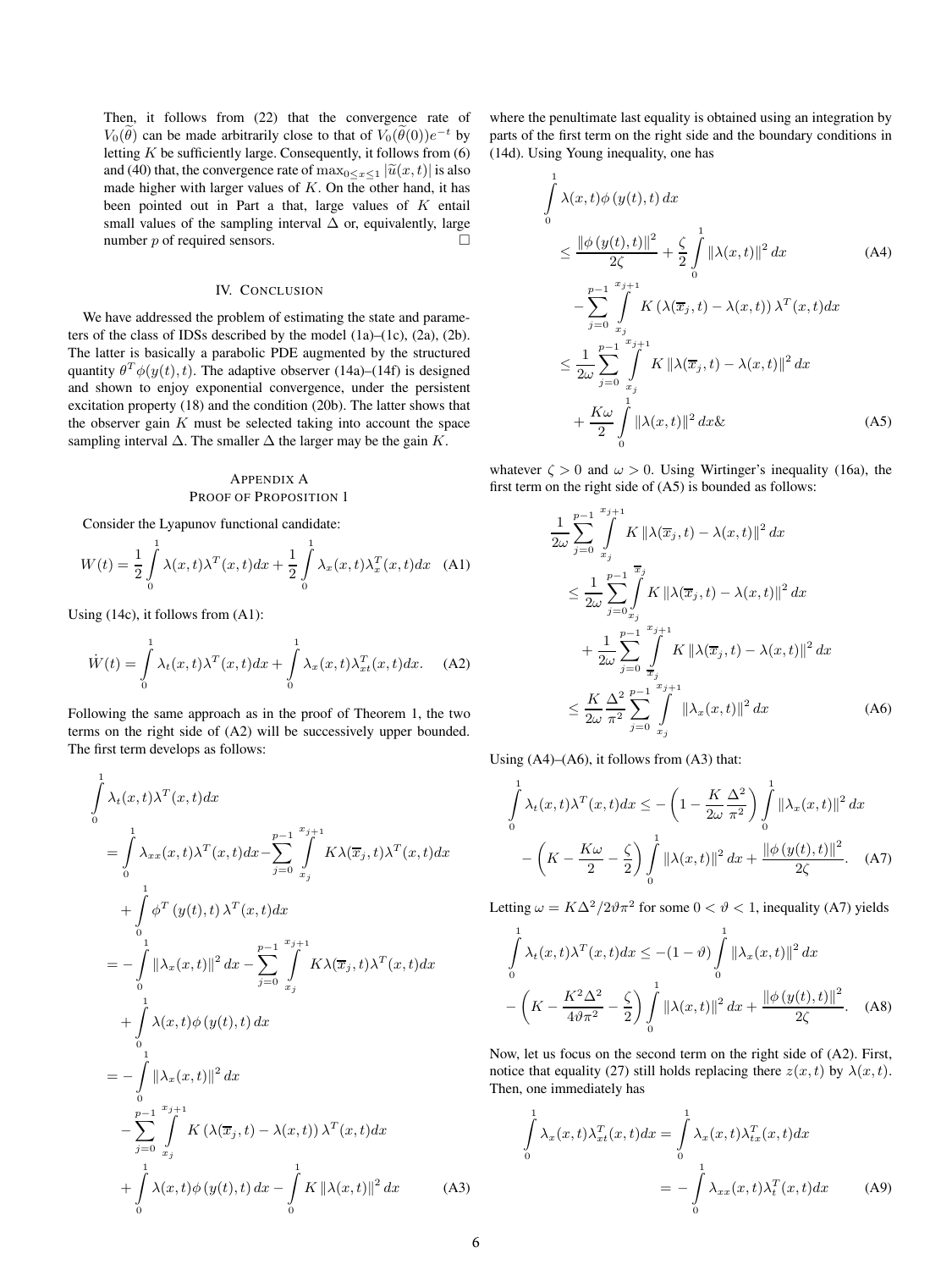using an integration by part and the boundary conditions (14d). The above equality develops further as follows, using (14c):

$$
\int_{0}^{1} \lambda_{x}(x,t) \lambda_{xt}^{T}(x,t) dx
$$
\n
$$
= -\sum_{p=0}^{p-1} \int_{x_{j}}^{x_{j+1}} \lambda_{xx}(x,t) \lambda_{t}^{T}(x,t) dx
$$
\n
$$
= -\sum_{p=0}^{p-1} \int_{x_{j}}^{x_{j+1}} ||\lambda_{xx}(x,t)||^{2} dx
$$
\n
$$
+ K \sum_{p=0}^{p-1} \int_{x_{j}}^{x_{j+1}} \lambda_{xx}(x,t) \lambda^{T}(\overline{x}_{j},t) dx
$$
\n
$$
- \int_{0}^{1} \lambda_{xx}(x,t) \phi(y(t),t) du
$$
\n
$$
= -\int_{0}^{1} \lambda_{xx}^{2}(x,t) dx + K \sum_{p=0}^{p-1} \int_{x_{j}}^{x_{j+1}} \lambda_{xx}(x,t) \lambda^{T}(x,t) dx
$$
\n
$$
+ K \sum_{p=0}^{p-1} \int_{x_{j}}^{x_{j+1}} \lambda_{xx}(x,t) (\lambda^{T}(\overline{x}_{j},t) - \lambda^{T}(x,t)) dx
$$
\n
$$
- \int_{0}^{1} \lambda_{xx}(x,t) \phi^{T}(y(t),t) dx
$$
\n
$$
= -\int_{0}^{1} \lambda_{xx}^{2}(x,t) dx + K \int_{0}^{1} \lambda_{xx}(x,t) \lambda^{T}(x,t) dx
$$
\n
$$
- \int_{0}^{1} \lambda_{xx}(x,t) \phi^{T}(y(t),t) dx
$$
\n
$$
+ K \sum_{p=0}^{p-1} \int_{x_{j}}^{x_{j+1}} \lambda_{xx}(x,t) (\lambda^{T}(\overline{x}_{j},t) - \lambda^{T}(x,t)) dx.
$$
\n(A10)

Applying Young's inequality to the third and fourth quantities on the right side of (A10) and integrating by part the second integral, equality (A10) yields, using the boundary conditions (14d)

$$
\int_{0}^{1} \lambda_{x}(x,t) \lambda_{xt}^{T}(x,t) dx
$$
\n
$$
\leq -\int_{0}^{1} \left\| \lambda_{xx}(x,t) \right\|^{2} dx - K \int_{0}^{1} \left\| \lambda_{x}(x,t) \right\|^{2} dx
$$
\n
$$
+ K \sum_{p=0}^{p-1} \int_{x_{j}}^{x_{j+1}} \frac{v}{2} \left\| \lambda_{xx}(x,t) \right\|^{2}
$$
\n
$$
+ \frac{1}{2v} \left\| \lambda(\overline{x}_{j},t) - \lambda(x,t) \right\|^{2} dx
$$
\n
$$
+ \frac{\varpi}{2} \int_{0}^{1} \left\| \lambda_{xx}(x,t) \right\|^{2} dx + \frac{1}{2\varpi} \left\| \phi(y(t),t) \right\|^{2}
$$
\n
$$
\leq -\int_{0}^{1} \left\| \lambda_{xx}(x,t) \right\|^{2} dx - K \int_{0}^{1} \left\| \lambda_{x}(x,t) \right\|^{2} dx
$$
\n
$$
+ \frac{Kv}{2} \int_{0}^{1} \left\| \lambda_{xx}(x,t) \right\|^{2} dx
$$

$$
+\frac{K}{2v} \sum_{p=0}^{p-1} \int_{x_j}^{\overline{x}_j} \|\lambda(\overline{x}_j, t) - \lambda(x, t)\|^2 dx + \frac{K}{2v} \sum_{p=0}^{p-1} \int_{\overline{x}_j}^{x_{j+1}} \|\lambda(\overline{x}_j, t) - \lambda(x, t)\|^2 dx + \frac{\overline{\omega}}{2} \int_{0}^{1} \lambda_{xx}^2(x, t) dx + \frac{1}{2\overline{\omega}} \|\phi(y(t), t)\|^2
$$
 (A11)

whatever the scalars  $v > 0$ ,  $\varpi > 0$ . Applying the Wirtinger's inequality (16a) to the two terms in the penultimate line in (A11), one gets

$$
\int_{0}^{1} \lambda_{x}(x,t) \lambda_{xt}^{T}(x,t) dx
$$
\n
$$
\leq -\int_{0}^{1} \|\lambda_{xx}(x,t)\|^{2} dx - K \int_{0}^{1} \|\lambda_{x}(x,t)\|^{2} dx
$$
\n
$$
+ \frac{Kv}{2} \int_{0}^{1} \|\lambda_{xx}(x,t)\|^{2} dx + \frac{K\Delta^{2}}{2v\pi^{2}} \sum_{p=0}^{p-1} \int_{x_{j}}^{x_{j+1}} \|\lambda_{x}(x,t)\|^{2} dx
$$
\n
$$
+ \frac{\omega}{2} \int_{0}^{1} \|\lambda_{xx}(x,t)\|^{2} dx + \frac{1}{2\omega} \|\phi(y(t),t)\|^{2}
$$
\n
$$
\leq -\left(1 - \frac{Kv}{2} - \frac{\omega}{2}\right) \int_{0}^{1} \|\lambda_{xx}(x,t)\|^{2} dx
$$
\n
$$
-K\left(1 - \frac{\Delta^{2}}{2v\pi^{2}}\right) \int_{0}^{1} \|\lambda_{x}(x,t)\|^{2} dx + \frac{1}{2\omega} \|\phi(y(t),t)\|^{2}.
$$
\n(A12)

Combining (A12) and (A8), one obtains

$$
\dot{W}(t) \leq -\left(K - \frac{K^2 \Delta^2}{4\theta \pi^2} - \frac{\zeta}{2}\right) \int_0^1 \|\lambda(x, t)\|^2 dx
$$

$$
- (1 - \vartheta) \int_0^1 \|\lambda_x(x, t)\|^2 dx
$$

$$
- K \left(1 - \frac{\Delta^2}{2\upsilon \pi^2}\right) \int_0^1 \|\lambda_x(x, t)\|^2 dx
$$

$$
- \left(1 - \frac{K\upsilon}{2} - \frac{\varpi}{2}\right) \int_0^1 \|\lambda_{xx}(x, t)\|^2 dx
$$

$$
+ \left(\frac{1}{2\zeta} + \frac{1}{2\varpi}\right) \|\phi\left(y(t), t\right)\|^2. \tag{A13}
$$

The above inequality shows that, one first proceeds with the selection of the design parameters  $K$ ,  $\Delta$  according to the following condition:

$$
\frac{K\Delta^2}{4\pi^2} < 1\tag{A14}
$$